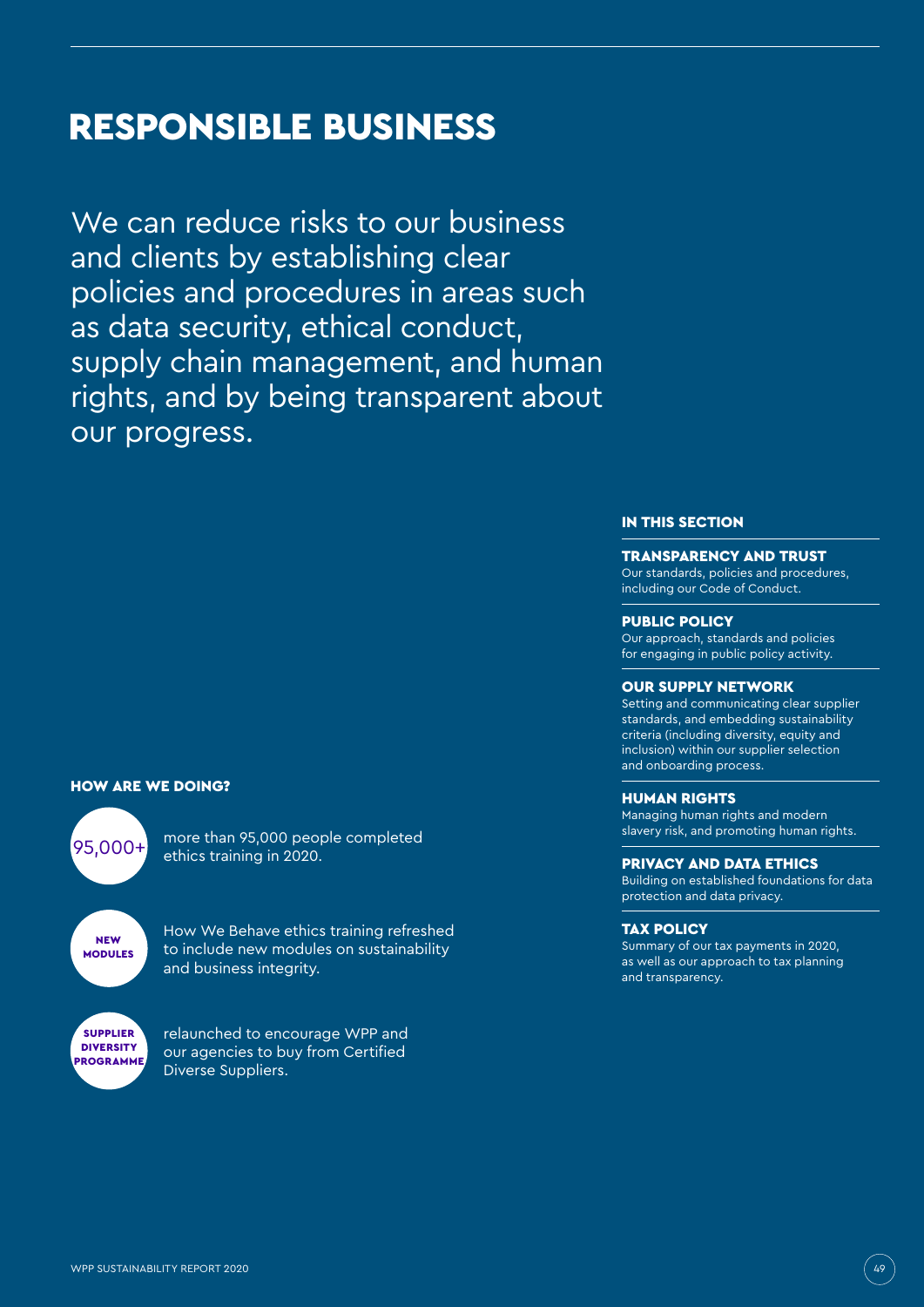



### **DENTISTS**  FOR ME AGENCY VMLY&R MUMBAI CLIENT **COLGATE**

When India went into lockdown to control the Covid-19 pandemic, people suffering from urgent dental problems had little or no access to dental care. Time was of the essence, so the VMLY&R team moved quickly, and in only three weeks launched Colgate Dentists for Me – India's first online dental consultation platform. The platform allows users to connect for free to nearby dentists for remote consultations and oral check-ups, via chat messaging, audio and video calls. The agency led everything from initial insights to the platform's design, content and development across web and apps. It also created a digital film as part of the social media strategy to showcase the service.

 135,000 **minutes of consultations**  50,000 **unique sign-ups between dentists and patients**

### PENSIONS DELIVERY **AGENCY**

GREY ARGENTINA

CLIENT ITAÚ

Grey Argentina and its client, Itaú, the largest private bank in Latin America, joined forces to create a revolutionary pension delivery system for Itaú's elderly clients, the most at risk during the Covid-19 crisis.

Historically, Argentina has been a "cash culture" because people couldn't rely on or trust electronic banking. When the pandemic hit, millions of retirees lined up to receive their monthly pensions, exposing themselves to the virus despite the lockdown. Their choice was stark: risk their lives to go out to the bank or stay home with no money.

The bank and agency took on entrenched cultural habits and the governmental, financial and legal establishment, believed to be impervious to change. Time was of the essence with lives at stake.

In less than a month, Itaú and Grey developed a unique home delivery system of microflow transportation and identification verification. Older clients make a phone request and receive their pension in cash at the door. The invention is upending long-held traditions of the Argentine financial system and ushering in new ways of banking across Latin America. Fifty thousand seniors in Buenos Aires kicked it off.



50,000 **users**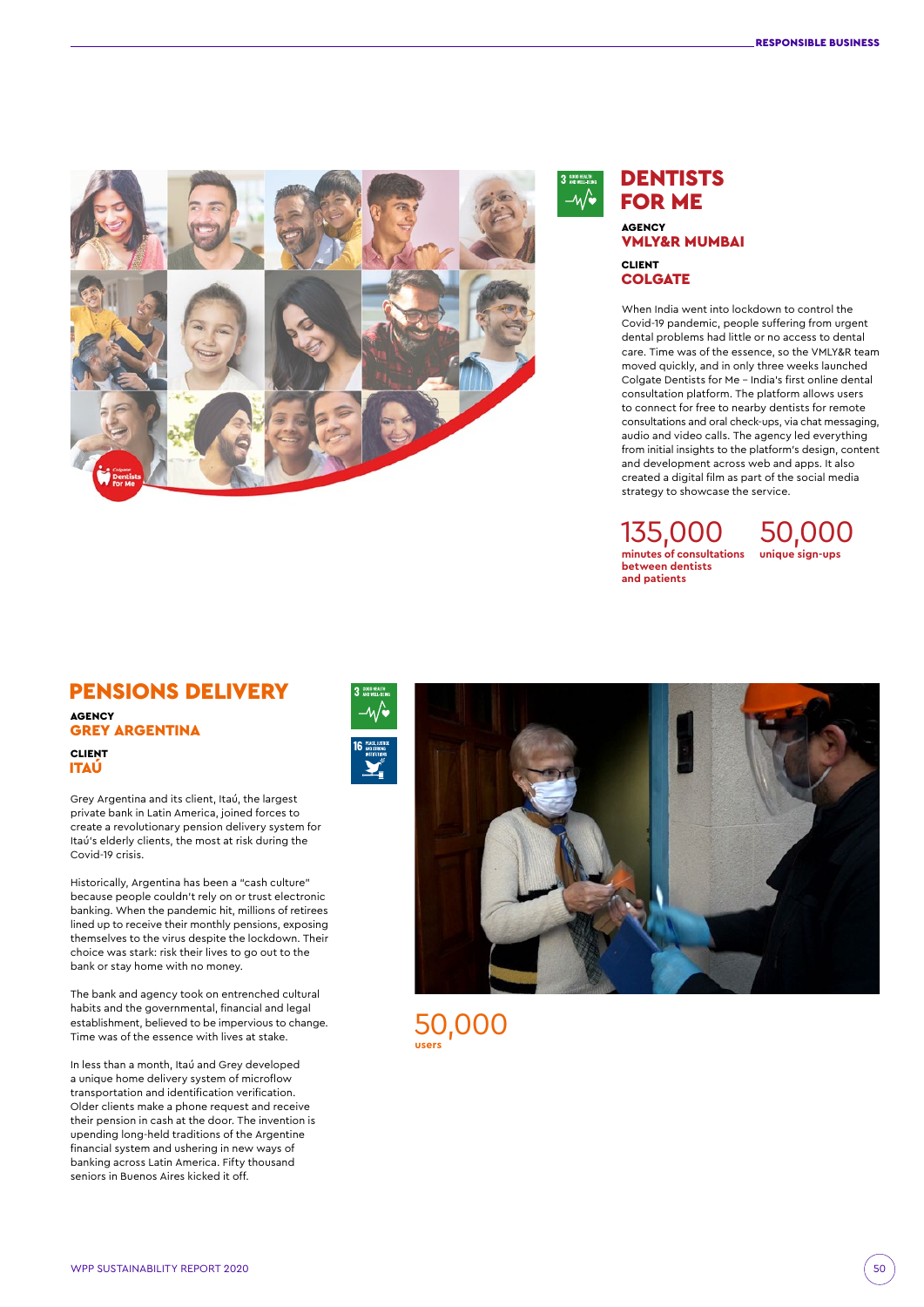### TRANSPARENCY AND TRUST

We set clear standards, policies and procedures to ensure high levels of transparency and trust throughout our business.

#### OUR CODE OF CONDUCT

Our policy framework and training set clear ethical standards for our people and agencies.

The WPP Code of Business Conduct applies to everyone at WPP. It sets out our responsibilities to our people, partners and shareholders to act ethically and with integrity.

It is underpinned by more detailed policies on topics including anti-bribery and corruption, hospitality and gifts, facilitation payments, the use of third-party advisors, human rights and sustainability.

We want to embed a culture of integrity and transparency in which our people recognise that doing the right thing is good business.

We require our people to take our online ethics training, How We Behave, on joining and then on a regular basis, including after each update (at least every two to three years). Topics include diversity, human rights, conflicts of interest and avoiding misleading work. In 2020, How We Behave was refreshed to include new modules on sustainability and business integrity. More than 95,000 employees completed the training.

Our online training on anti-bribery and corruption covers the requirements of the Foreign Corrupt Practices Act and UK Bribery Act, including issues such as hospitality and gifts, facilitation payments and the use of third-party advisors.

Part of WPP's Code of Conduct is making sure that our people have the confidence to speak up and raise concerns through various channels without fear of retaliation. Our approach is described under "Whistleblowing" on page 92 of our Annual Report 2020.

#### MANAGEMENT AND COMPLIANCE

Our Group Chief Counsel oversees our approach to ethics and compliance. Senior managers in all our agencies and our business and supplier partners are asked to sign a copy of the WPP Code of Business Conduct each year to confirm they will comply with its principles. Our Board-level Sustainability Committee and Executive Committee sustainability working group provide additional oversight and guidance on any ethical issues that may arise.

Our people can report concerns or suspected cases of misconduct confidentially (and, if they wish, anonymously) through our independently managed Right to Speak facility, which is overseen by our legal and business integrity teams and is available via phone or email in local languages. We publicise the facility in induction packs, on our intranet and external website, in offices, in the WPP Policy Book and via our ethics training. Our people can also speak directly to our business integrity team who receive a number of reports through emails, calls, texts and in person appointments.

In 2020, we received 418 reports (2019: 361) from whistleblowers, all of which were followed up, investigated where appropriate by our legal and business integrity teams, and reported to the Audit Committee.

#### ASSOCIATES, AFFILIATES AND ACQUISITIONS

We expect associate companies (those in which we hold a minority stake) and affiliate companies (preferred partners to whom we may refer business) to adopt ethical standards that are consistent with our own.

Our due diligence process for acquisitions and expansion into new markets includes a review of ethical risks including those relating to bribery and corruption, human rights or ethical issues associated with client work.

We identify any specific human rights risks associated with different countries of operation, using sources such as the Transparency International Corruption Index, Human Rights Watch country reports and government guidance.

Acquired businesses must adopt our policies and their people must undertake our ethics training within a month of joining WPP. This is agreed in an integration plan before the acquisition is finalised, and we monitor progress.

#### INSTITUTE OF BUSINESS ETHICS

WPP is a member of the Institute of Business Ethics (IBE) and considers it an important partner and support for the approach that the Company takes to business integrity, sustainability and ethics. As set out more fully in "Risk Governance Framework and Business Integrity Programme" from page 90 of our Annual Report 2020, we want to champion and facilitate a culture where our people feel that acting with honesty and integrity is an expected metric for success and this is also the IBE's ethos. The IBE shares knowledge and good practice as well as advice on the development and embedding of relevant policies through networking events, regular publications and training sessions, research and benchmarking reports. The IBE is a registered charity funded by corporate and individual donations.

 95,000+ **people completed ethics training in 2020**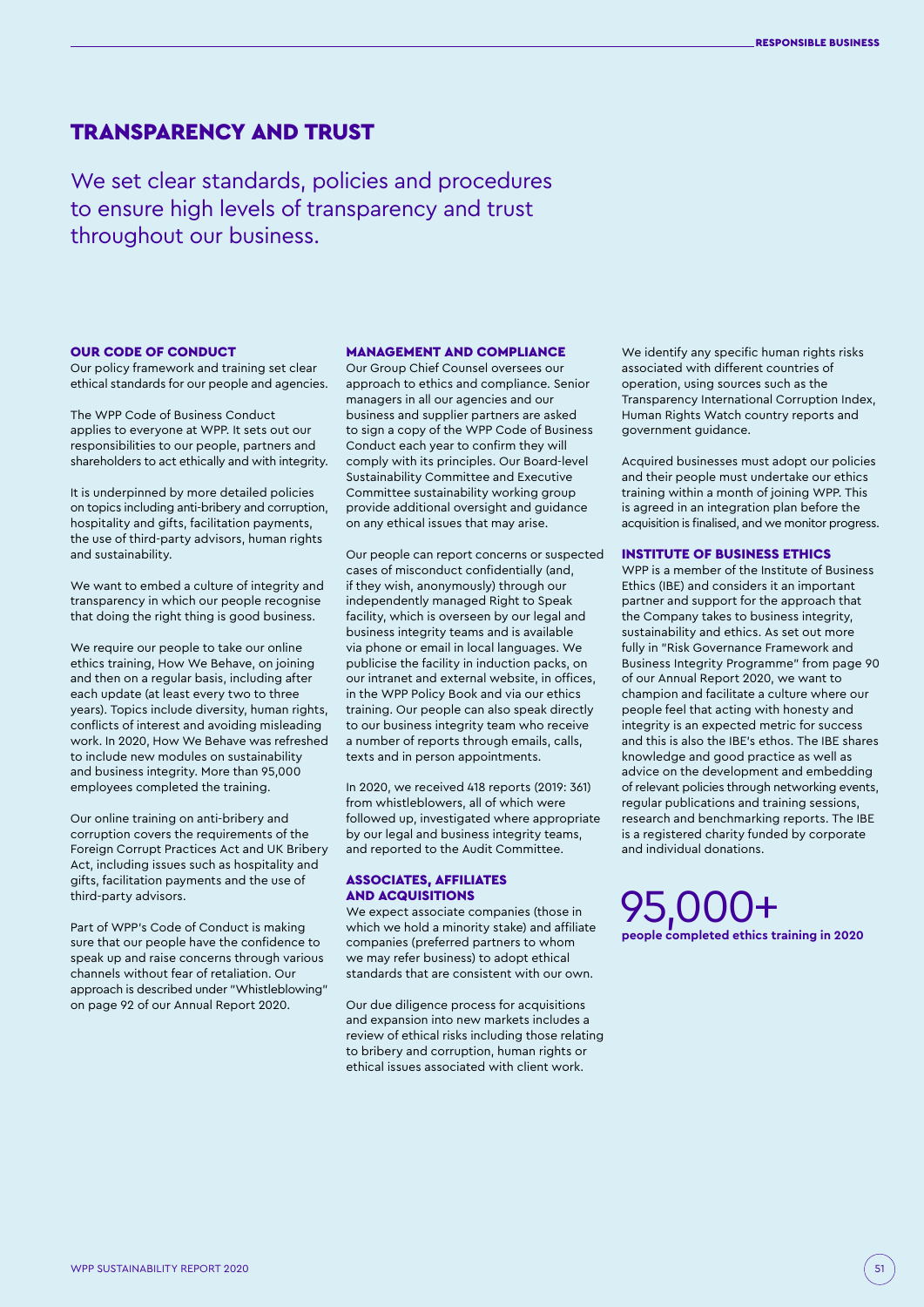### PUBLIC POLICY

We believe that business can make a valuable contribution to public policy debate. To protect the public interest it is important to conduct all lobbying with integrity and transparency.

Most of our public policy activity is work that our public affairs businesses carry out for clients, including direct lobbying of public officials and influencing public opinion. On occasion, we also advocate on issues that affect our business.

Our public affairs companies include: BCW, Finsbury Glover Hering and Hill+Knowlton Strategies. The majority of their work takes place in the United States, UK and the EU, although many clients are multinational businesses operating in many countries.

#### OUR STANDARDS

Our Code of Business Conduct and Political Activities and Engagement Policy govern our political activities, and both are available on our website. These documents commit us to acting ethically in all aspects of our business and to maintaining the highest standards of honesty and integrity. Political activities in particular should be conducted legally, ethically and transparently and all related communication should be honest, factual and accurate. Our policies apply to all agencies and employees at all levels.

Many of our agencies are members of professional organisations and abide by their codes of conduct. Examples include the UK Association of Professional Political Consultants (APPC), and the European Public Affairs Consultancies' Association (EPACA).

WPP agencies comply with all applicable laws and regulations governing the disclosure of public affairs activities. In the United States, this includes the Lobby Disclosure Act and the Foreign Agent Registration Act, which are designed to achieve transparency on client representation and require lobby firms to register the names of clients on whose behalf they contact legislators or executive branch personnel. A number of our agencies are listed on the voluntary EU Transparency Register of lobbying activities.

Our agencies in the United States whose sole or primary business is lobbying have representatives of both major political parties among senior management.

We will not undertake work that is intended to mislead and always seek to identify the underlying client before taking on work. We do not knowingly represent "front groups" purporting to be independent campaign groups but which are in fact controlled by another organisation for the purpose of misleading.

Our Group Corporate Affairs Director has responsibility for developing and implementing our political activity policy and public reporting procedures. The CEO and CFO in each country or region are responsible for implementing our policy at the local level.

Any third parties conducting political activities on behalf of WPP or its agencies must comply with our Political Activities and Engagement Policy. Third parties are required to complete the WPP ethics training or equivalent within their own organisation.

#### POLITICAL CONTRIBUTIONS

WPP agencies are not permitted to make direct cash donations. Other political donations can only be made with the prior written approval of a WPP executive director. Donations must be reported to WPP legal before they are made, to confirm they comply with this policy and to obtain the necessary approvals.

#### POLITICAL ACTION COMMITTEES

In countries where it is consistent with applicable law, individuals working at WPP agencies may make personal voluntary political contributions directly to candidates for office. Several of our businesses, including BCW and Finsbury Glover Hering also maintain political action committees (PACs) which accept voluntary donations from their people to support political candidates. In 2020, these PACs made disbursements worth \$108,037 (data from [fec.gov](https://www.fec.gov/)).

#### LOBBYING AND POLITICAL ADVOCACY

We occasionally contribute to the debate on public policy issues relevant to our business, sometimes through our public affairs agencies.

We advocate on sustainability issues, through partnerships such as the Common Ground initiative in support of the UN Sustainable Development Goals. Demet İkiler, WPP Turkey Country Manager and EMEA CEO of GroupM, serves on the local board of the UN Global Compact with responsibility for diversity and inclusion. Karen Blackett OBE, WPP UK Country Manager and GroupM UK CEO, serves as a member of the Board of the UK's Cabinet Office.

Our agencies contribute to public policy debate in areas where they have expertise and a special interest. Our digital and research agencies, for example, are involved in privacy and data protection issues.

WPP agencies must implement clear procedures for employing serving or former politicians, including a six-month "coolingoff" period for people joining WPP from public office or the public sector.

#### MEMBERSHIP OF TRADE ASSOCIATIONS

We are members of trade associations, industry groups and membership organisations which undertake lobbying activity on behalf of their members. We select organisations with priorities and values aligned with our own and with robust governance processes. WPP agencies must nominate a senior manager to manage and oversee trade association relationships.

At a Company level, our memberships include: 30% Club, the American Benefits Council, BritishAmerican Business Inc, Business Disability Forum, CBI, China Britain Business Council, Executive Leadership Council, Institute of Business Ethics, the Northeast Business Group on Health, PARC, RE100, The Valuable 500, Women on Boards, and the World Economic Forum.

In our markets, our agencies are often members of local advertising, PR, public affairs and market research industry associations, as well as national chambers of commerce and business councils.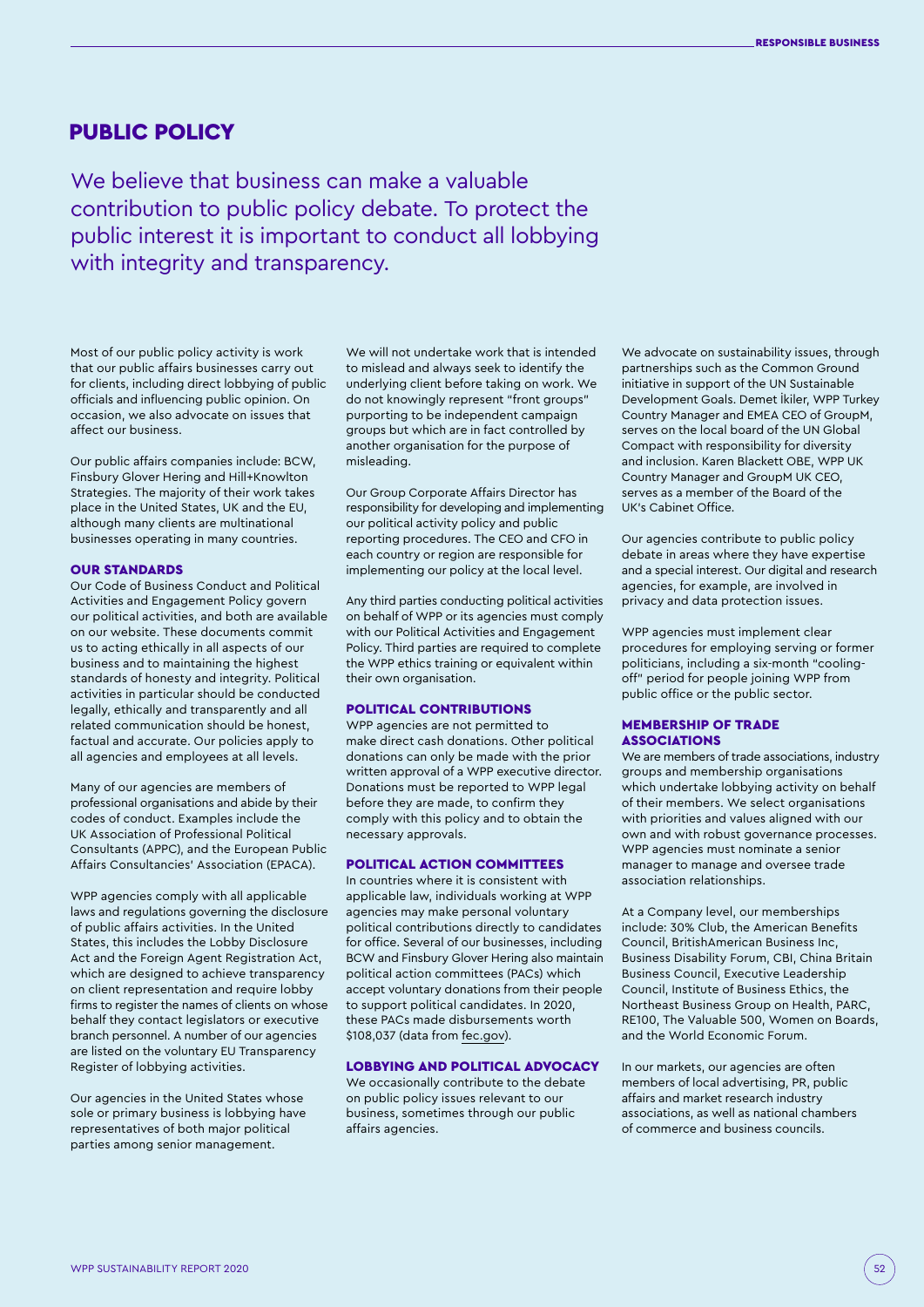### OUR SUPPLY NETWORK

WPP is committed to creating a sustainable supplier network of business-enabling vendors.

Our suppliers fall into two main categories: indirect, those providing goods and services that we use to run our agencies such as IT, travel, telecommunications, recruitment, professional services and facilities; and direct, those providing services used in client work, such as advertising production, media, data and market research.

In 2020, we began an extensive transformation programme to modernise our procurement ecosystem and infrastructure and optimise how we buy. Workstreams include expanding our spend analytics tool across all markets by the end of 2022 and standardising processes and systems, beginning with the global roll-out of our travel programme in the second half of 2021.

This extensive transformation programme will facilitate the introduction of full life-cycle mapping and traceability across WPP's supplier ecosystem. It is being led by our Chief Financial Officer and Chief Procurement Officer, with support from WPP's Group sustainability team to embed the new controls and processes that are critical to a robust and responsible sourcing programme.

#### SOURCING STANDARDS

Our [Supplier Code of Conduct](https://www.wpp.com/-/media/about/corporate-governance/wpp_code_of_business_conduct_supplier_version.pdf?la=en) includes requirements relating to labour practices (such as anti-harassment and discrimination, and health and safety), human rights (including modern slavery issues such as child, forced or bonded labour), social impacts (such as anti-bribery and corruption) as well as other sustainability issues. Our Code requires suppliers to apply similar standards to companies within their own supply chain, including evidencing diversity and social responsibility in their cultures, behaviours and attitudes.

#### SUPPLIER SELECTION

We have established due diligence processes to help us select suppliers that meet our responsible sourcing standards, and we work with them to positively influence the wider supply chain. This reduces risks to our business and clients and enables us to respond to the growing number of client tender processes that include supply chain management criteria.

Our procurement policy requires that anyone who buys goods and services in any WPP agency considers sustainability risks and

criteria to determine whether suppliers are fit for purpose. Supplier partners must read and sign the WPP Supplier Code of Conduct, confirming that they will comply with our standards, and we include a right-to-audit clause in purchase orders where appropriate.

In 2020 we launched new Mindful Purchasing Guidelines that have been communicated throughout our business operations by our Chief Financial Officer and wider finance community. These outline how to select suppliers and partners that meet our responsible sourcing standards and provide the resources and processes to source Certified Diverse Suppliers in our pitches, our Request for Proposals (RFPs) and supply ecosystem.

As part of our supplier onboarding process, we evaluate potential new suppliers on factors such as assurance of diversity of workforce, supply, quality, service, cost, innovation and sustainability. In 2020 we revised our supplier questionnaire to include new questions on supplier diversity and carbon reduction.

Within the wider transformation of our procurement data systems and processes, we will be modernising and standardising our due diligence and supplier onboarding processes to help us consistently select suppliers that meet our responsible sourcing standards and partner expectations.

#### SUPPLIER DIVERSITY

WPP's supplier diversity vision is to unlock value-adding, innovative and sustainable partnerships via a diverse, credible, and reliable third-party supplier network.

WPP is committed to including Certified Diverse Suppliers (CDS) in its purchasing lifecycle, both internally and for the benefit of our clients<sup>1</sup>.

#### **For more information on our commitments to racial equity, see pages 18-20**

In 2020 we relaunched our Supplier Diversity Programme which will further encourage WPP and our agencies to buy from Certified Diverse Suppliers. We also joined the Global Supplier Diversity Alliance with memberships in Australia, the UK and the United States, giving us access to global directories of Certified Diverse Suppliers and guiding us

on best practice so diverse suppliers can win contracts and thrive in our ecosystem (see case study, below).

In October 2020, GroupM Investment developed a Diversity and Inclusion survey to build a deeper understanding of how their core partners are evolving their businesses and products to support diversity. By deepening their understanding of their partners' DE&I commitments, GroupM can focus on assisting clients with their minorityfocused investment decisions and related tracking of these investments.

1 Certified Diverse Suppliers are defined as minority-owned, women-owned, veteran-owned, LGBT-owned, service disabled veteran-owned, historically underutilised businesses and small businesses.

#### HELPING DIVERSE SUPPLIERS WIN AND THRIVE

In 2020 WPP joined the Global Supplier Diversity Alliance, with memberships in Australia, the UK and the United States. This gives us access to global directories of Certified Diverse Suppliers, so we can actively search and include them in our RFPs and client tender responses. We can also access best practice so diverse suppliers not only win contracts but also thrive in our ecosystem.

We are working with these national networks to create a supplier diversity roadmap to help us grow the number of Certified Diverse Suppliers on WPP's approved supplier list, monitor and track how we buy from this community, and identify any unique needs so we can support Certified Diverse Suppliers to succeed.

In October 2020, our Chief Procurement Officer joined the UK network, MSDUK, and our supplier, Xalient, to dispel the myth that diverse suppliers cannot be involved in large, complex solutions for companies such as ours. Xalient, a Certified Diverse Supplier, provides global technology services for us with its innovative approach to complex corporate solutions.

We will continue to expand our supplier diversity programme globally and have already committed to join CAMSC (Canada), MSDChina (China) and SASCD (South Africa) over the next 18 months.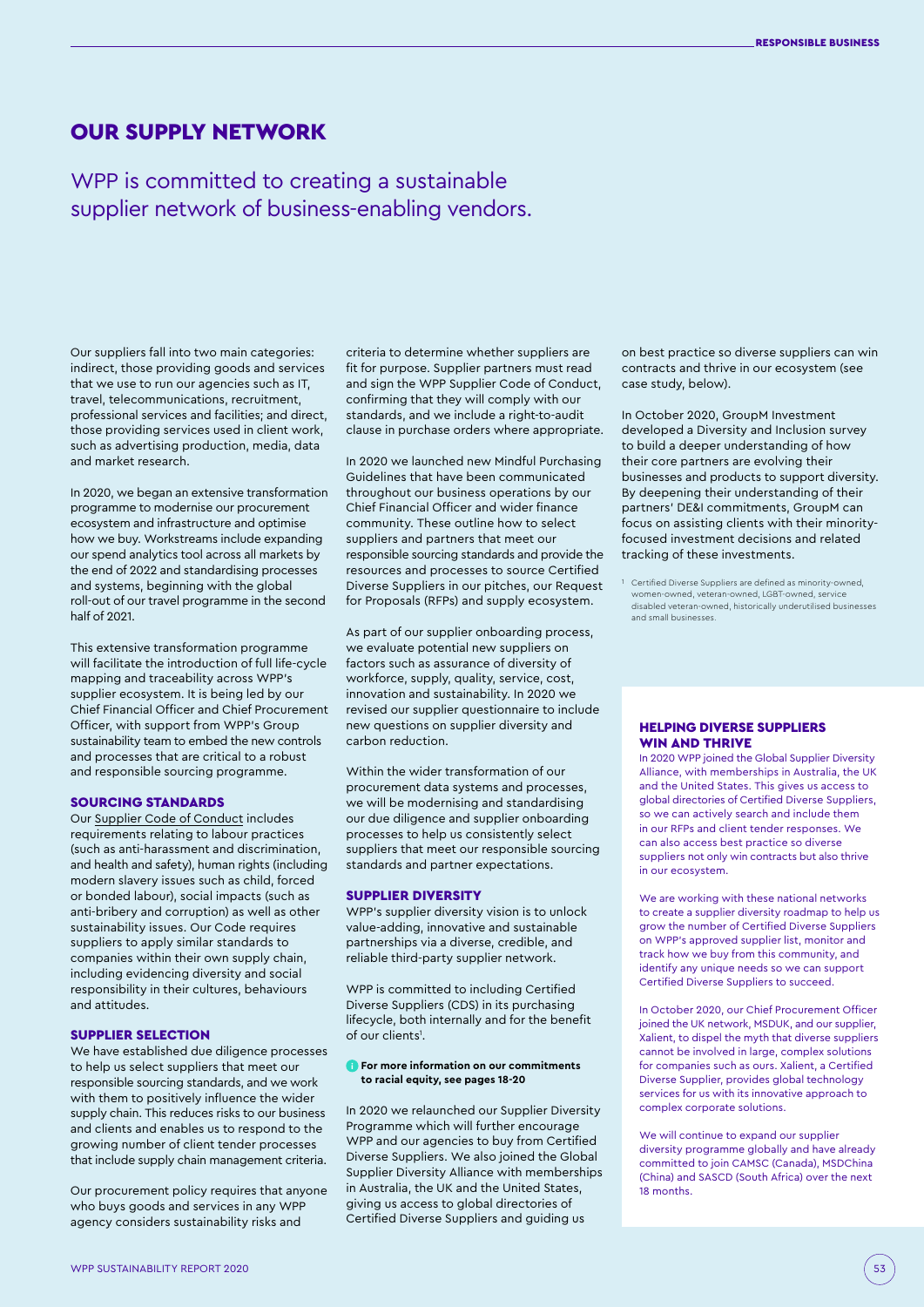### HUMAN RIGHTS

Respect for human rights is a fundamental principle for WPP. We aim to prevent, identify and address any negative impacts on human rights associated with our business activities.

We look for opportunities to promote human rights, in areas such as our pro bono work.

#### **For an example of our pro bono work, page 55**

Our [human rights policy statement](http://www.wpp.com/-/media/project/wpp/files/sustainability/wpp-human-rights-policy-statement.pdf?la=en) summarises our approach. It reflects international standards and principles, including the International Bill of Human Rights, the UN Guiding Principles on Business and Human Rights, the International Labour Organization's Declaration on Fundamental Principles and Rights at Work and the Children's Rights and Business Principles.

We are a member of the [United Nations](https://www.unglobalcompact.org/)  [Global Compact](https://www.unglobalcompact.org/) and report progress against its 10 principles annually. This report forms our fifth annual communication on progress.



**See reporting standards index [wpp.com/sustainabilityreport2020](http://wpp.com/sustainabilityreport2020)**

Our most direct impact on human rights is as a major employer. We recognise the rights of our people, including those relating to freedom of association and collective bargaining, and we do not tolerate harassment or any form of forced, compulsory or child labour.

Human rights are included in the ethics training completed by all employees, which we updated in 2020.

**See 'Employer of choice for all', pages 13-27**

We work with clients to manage any human rights risks from marketing campaigns, for example by protecting children's rights in relation to marketing (see page 42). WPP agencies will not undertake work designed to mislead on human rights issues.

#### MODERN SLAVERY

We do not tolerate any form of modern slavery in our business or supply chain.

WPP recognises the prevalence of modern slavery across all countries. We aim to implement appropriate measures to mitigate the risk of it occurring, either in our own operations or those of our partners. In 2020, we trained more than 100 members of our HR community on modern slavery risks and how to mitigate against these by following our responsible recruitment and mindful purchasing processes.

As part of our due diligence process, our supplier questionnaires include an assessment of modern slavery risk. In addition, our Global Supplier Agreement includes a specific clause relating to modern slavery.

WPP is also committed to working with other businesses and governments to act against modern slavery. In the UK, we continued as a member of the Home Office Business Against Slavery Forum (BASF), which is a platform that helps businesses identify, tackle and prevent slavery in their supply chains and enables us to share intelligence and best practice.



**[To learn more download](https://www.wpp.com/-/media/project/wpp/files/about/corporate-governance/wpp-modern-slavery-act-statement-2019-signed.pdf?la=en)  [our Modern Slavery Act](https://www.wpp.com/-/media/project/wpp/files/about/corporate-governance/wpp-modern-slavery-act-statement-2019-signed.pdf?la=en)  [Transparency Statement](https://www.wpp.com/-/media/project/wpp/files/about/corporate-governance/wpp-modern-slavery-act-statement-2019-signed.pdf?la=en)**

#### UPDATE ON TRANSPORT INITIATIVE FOR SURVIVORS OF MODERN SLAVERY

In the UK, WPP co-funded an innovative study into the transport needs of survivors of modern slavery. Through this study, we enabled 100 survivors, supported by Hestia, to have a funded travel card for 12 weeks, between December 2019 and February 2020. The Rights Lab from Nottingham University found that during that time, the study participants made 13,806 journeys and reported significant positive impacts on their wellbeing, including less stress, a sense of independence, being able to familiarise themselves with the local area, taking part in new activities and not missing any of their medical or legal appointments. There were also important benefits to the children of participants.

The findings showed the essential role that travel plays as an enabler in recovery. The research report, entitled "Going Places: Journeys to Recovery" launched in December 2020, demonstrates why all survivors who enter the UK's victim care scheme should receive funded travel as part of their basic package of support. We will continue to explore how to support this work through our role on the Business Against Slavery Forum.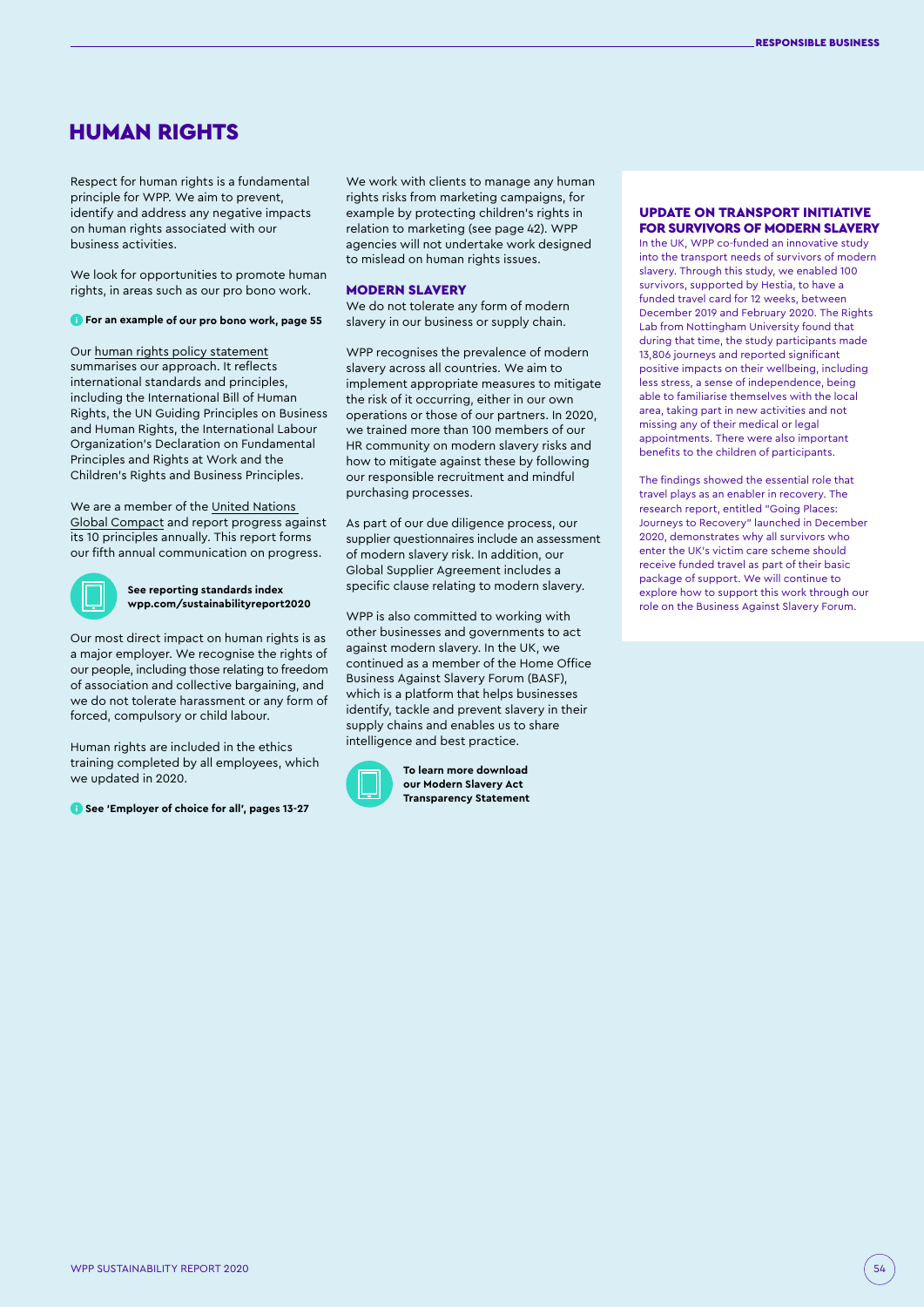### UN REAL LIFE HEROES

## <sub>AGENCY</sub><br>WUNDERMAN THOMPSON

#### CLIENT UNITED NATIONS OFFICE FOR THE COORDINATION OF HUMANITARIAN AFFAIRS

Inspired by humanity's cultural obsession with fictional heroes, Wunderman Thompson's 2020 World Humanitarian Day campaign celebrated #RealLifeHeroes - humanitarians and front-line workers who are doing extraordinary things in extraordinary (and often unfathomable) circumstances to help those who have been upended, especially in the age of Covid-19. The stories of fictional heroes, myths and legends have been with us since the dawn of time. This campaign celebrates the real life heroes – many of whom are from the very communities they serve – who are even more worthy of admiration because of their life-saving work and humanity.



**<2020.worldhumanitarianday.org>**

refer



3 AND MEALTH

WPP SUSTAINABILITY REPORT 2020 **1999 12:00 SEP SUSTAINABILITY REPORT 2020** 155



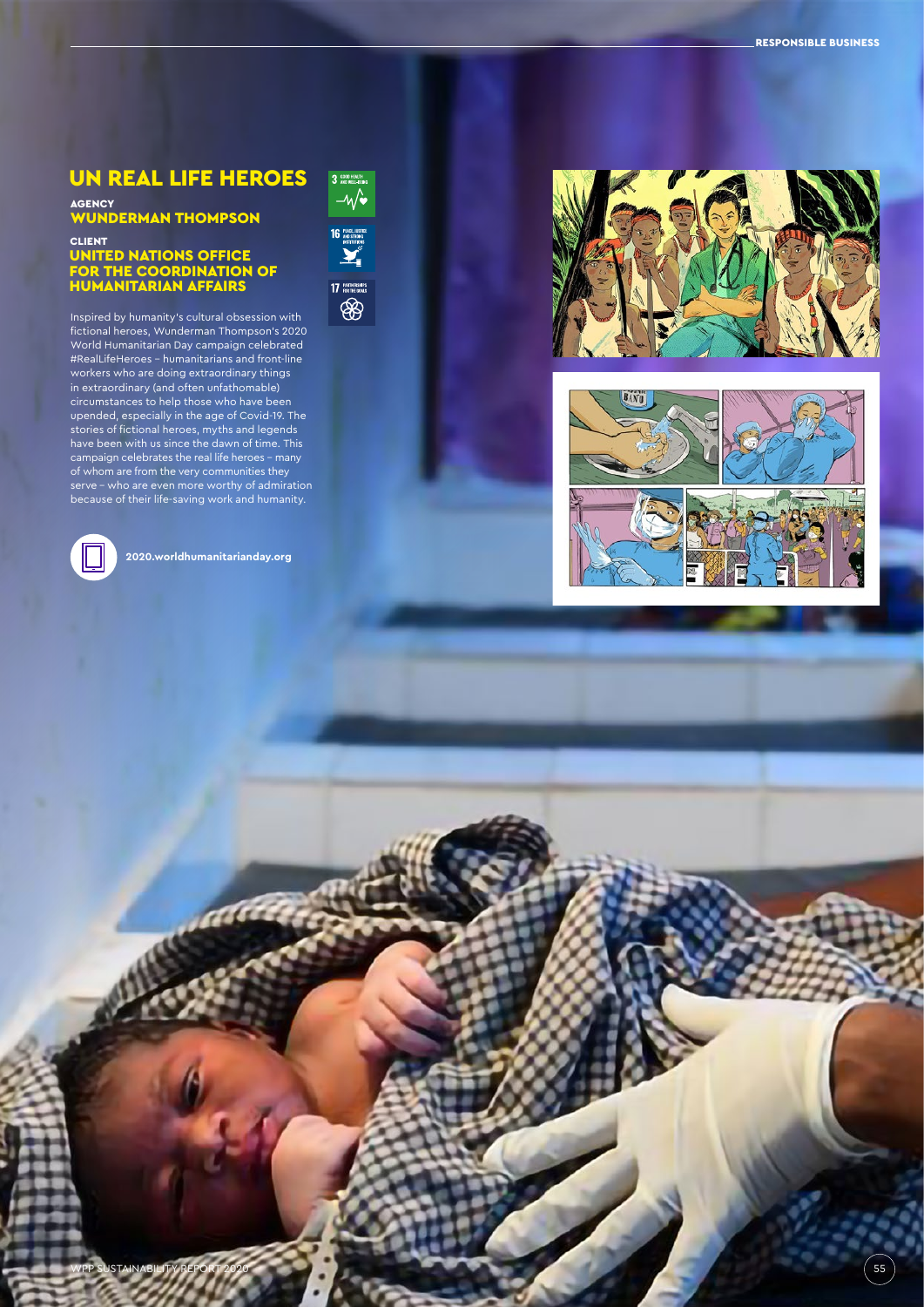### PRIVACY AND DATA ETHICS

Throughout 2020 we continued to build on our established foundations for data protection and particularly for data privacy.

With increasing regulation and the increased importance of these matters for consumers, WPP demonstrates, through its expertise and direct engagement, that we are a trusted partner for our clients, suppliers and associates.

We are seeing - and responding to - increased regulation with the introduction of new laws in Brazil, California and South Africa and we have policies and governance implemented ensuring we are well placed as other countries introduce similar regulation. Through our active engagement in industry bodies, particularly in the UK with the Advertising Association and the United States with the 4As and the National Advertising Initiative, we are able to monitor and influence the changing regulatory landscape.

Our Group Chief Privacy Officer leads our work on privacy, supported by our Global Data Protection Officer. Together, they provide practical guidance and support to our agencies, ensure that privacy risks are well understood, and promote best practices.

#### CLIENTS

We are understandably seeing increased interest and engagement from our clients on data privacy, protection and ethics, not only through commercial and contractual negotiations, but throughout the operational relationship. Our privacy teams have established direct relationships with their client counterparts to ensure alignment and engagement on this subject and we have jointly hosted privacy-focused client sessions establishing a shared understanding in the work being undertaken.

#### DATA ETHICS

Data ethics continues to be a focus for WPP. In 2020 we launched the WPP Data Ethics Statement, complemented by the WPP AI Statement, outlining to our people, clients and stakeholders the foundations of our ethical data processing. In 2021 we will be introducing full policies for both Data Ethics and AI.

GroupM, WPP's media investment group, recently launched the industry's first tool to operationalise data ethics. The Data Ethics Compass allows advertisers to evaluate the ethical risk level of data assets and decisions.

#### DIVERSITY, EQUITY AND INCLUSION

WPP is committed to diversity, equity and inclusion in our business, supply chains and client work. Whilst this is achieved through our actions and initiatives, we must also measure achievement against our own commitments. Clients are increasingly asking us to demonstrate our people are from diverse backgrounds and representative of their own customers. For over 30 of our markets, we have developed detailed guidance on how we can collect and report on such data in line with regulations and in a way that is culturally sensitive to our own people.

#### **For information on ethnicity data, see page 19**

#### GOVERNANCE, POLICIES AND TRAINING

We have established the WPP Risk Subcommittee focusing on data privacy, security and ethics. Co-chaired by WPP's Chief Privacy Officer and Chief Information Officer, the Sub-committee consists of representation from across the security, technology and data leadership. The Sub-committee is responsible for reviewing and monitoring the Group's approach to regulatory and legal compliance, as well as monitoring data privacy, ethics and security risk. This Sub-committee is pivotal in our approach to our own and our clients' data, as well as contributing to our overall strategy.

2020 saw the first full-increment version of the WPP Data Privacy and Security Charter. Bringing together our related policies, the Charter communicates our approach to data, setting out core principles for responsible data management through our Data Code of Conduct, our technology, privacy and social media policies, and our security standards (based on ISO 27001).

Last year we launched the revised data protection and privacy Safer Data training as part of the relaunch of the WPP How We Behave training. Completed by all staff, the new training completely overhauls the content and delivery. This training is augmented by subject-focused training, where required, covering specific regulations, regional laws or activities undertaken by our agencies.

Our annual Data Health Checker provides us with insight into how data is used, stored and transferred and helps to identify any parts of the business that need further support on data practices. The results show us that the majority of our agencies continue to have mitigation measures that match or exceed their level of privacy risk, with the average risk score being 1.6 out of five, where five is the maximum score possible and indicates maximum risk.

#### ARTIFICIAL INTELLIGENCE, MACHINE LEARNING AND DATA

The privacy, data protection and security teams work closely with the Group CTO function facilitating both strategic and compliance alignment particularly for the development of client-focused data services. Specifically, we recognise our clients' focus on the increasing importance of first-party data and data access and variety rather than acquisition at volume.

We are developing skilled, knowledgeable teams with an awareness and understanding about the centrality of data to our business (supported by programmes such as Demystify AI). We have launched a partnership with the Open Data Institute and are rolling out the WPP AI Academy in partnership with Coursera.

Recognition and elevation of the contribution that our data specialists make to our business has been fostered through the launch of the highly successful WPP Open Data and AI Community along with the Chief Data Officers' group which both seek to encourage a culture of curiosity and sharing.